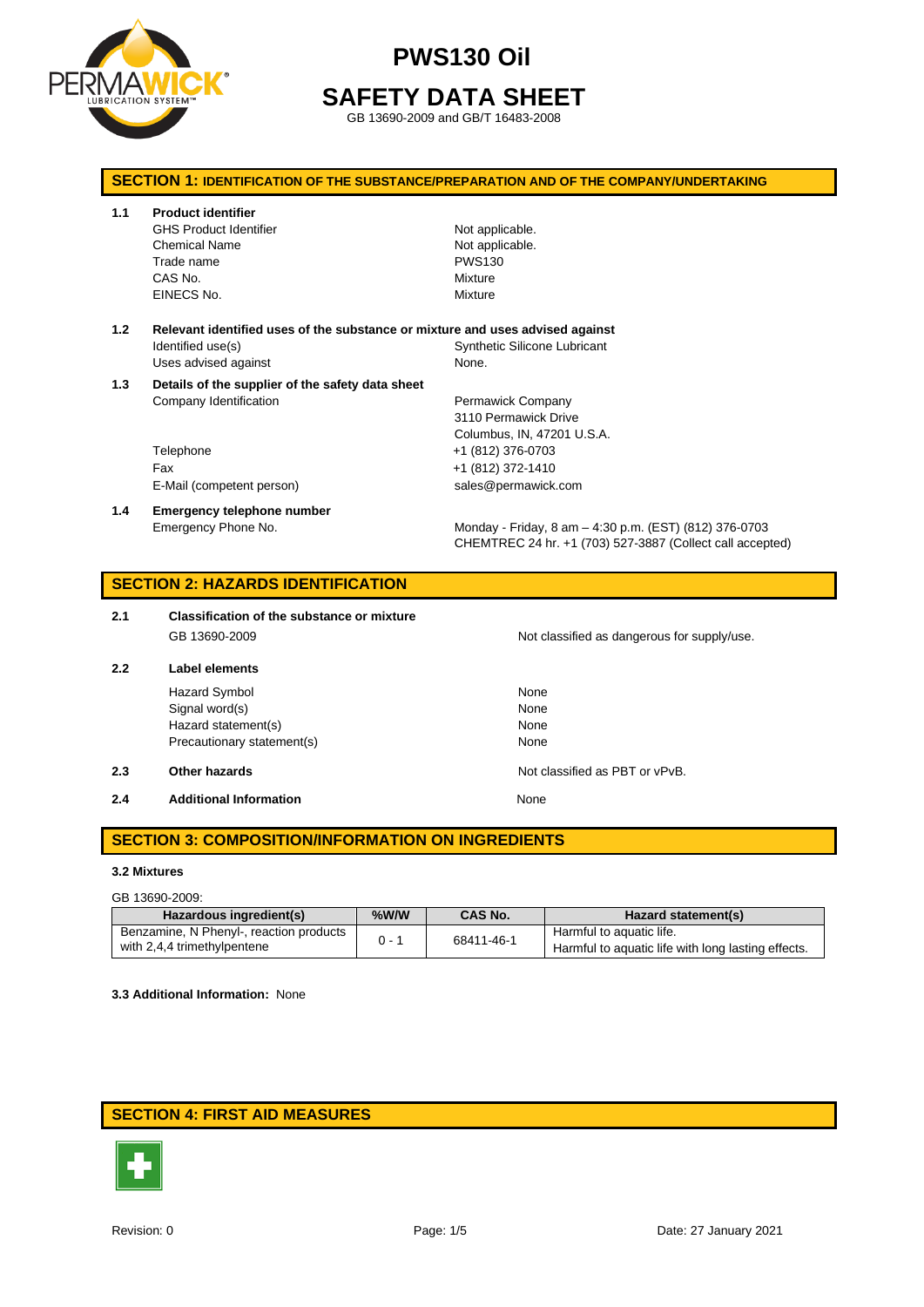

| 4.1 | Description of first aid measures                                             |                                                                                            |  |  |  |
|-----|-------------------------------------------------------------------------------|--------------------------------------------------------------------------------------------|--|--|--|
|     | Inhalation                                                                    | Unlikely to be required but if necessary treat symptomatically.                            |  |  |  |
|     | <b>Skin Contact</b>                                                           | Wash affected skin with soap and water.                                                    |  |  |  |
|     | Eye Contact                                                                   | Eyes should be washed with plenty of water. If symptoms occur<br>obtain medical attention. |  |  |  |
|     | Ingestion                                                                     | Unlikely to be required but if necessary treat symptomatically.                            |  |  |  |
| 4.2 | Most important symptoms and effects, both<br>acute and delayed                | None                                                                                       |  |  |  |
| 4.3 | Indication of the immediate medical attention<br>and special treatment needed | None                                                                                       |  |  |  |
|     | <b>SECTION 5: FIRE-FIGHTING MEASURES</b>                                      |                                                                                            |  |  |  |

| 5.1 | <b>Extinguishing media</b>                                       |                                                                                                             |
|-----|------------------------------------------------------------------|-------------------------------------------------------------------------------------------------------------|
|     | -Suitable Extinguishing Media<br>-Unsuitable Extinguishing Media | Extinguish with waterspray, dry chemical, sand or carbon dioxide.<br>None anticipated.                      |
| 5.2 | Special hazards arising from the substance or<br>mixture         | This product may give rise to hazardous fumes in a fire.                                                    |
| 5.3 | <b>Advice for fire-fighters</b>                                  | A self contained breathing apparatus and suitable protective<br>clothing should be worn in fire conditions. |

| <b>SECTION 6: ACCIDENTAL RELEASE MEASURES</b> |                                            |                               |  |  |  |
|-----------------------------------------------|--------------------------------------------|-------------------------------|--|--|--|
| -6.1                                          | Personal precautions, protective equipment | Avoid skin contact. Avoid con |  |  |  |

| 6.1 | Personal precautions, protective equipment<br>and emergency procedures | Avoid skin contact. Avoid contact with eyes.                                                                                                       |
|-----|------------------------------------------------------------------------|----------------------------------------------------------------------------------------------------------------------------------------------------|
| 6.2 | <b>Environmental precautions</b>                                       | Use appropriate container to avoid environmental contamination.                                                                                    |
| 6.3 | Methods and material for containment and<br>cleaning up                | Contain and cover spilled substance with dry sand or earth or<br>other suitable dry material. Transfer to a container for disposal or<br>recovery. |
| 6.4 | Reference to other sections                                            | None                                                                                                                                               |
| 6.5 | <b>Additional Information</b>                                          | None.                                                                                                                                              |

# **SECTION 7: HANDLING AND STORAGE**

**7.1 Precautions for safe handling Avoid skin contact. Avoid contact with eyes.** 

**7.2 Conditions for safe storage, including any incompatibilities**

-Storage Temperature **Store at room temperature.**<br>
-Incompatible materials<br>
Strong oxidising agents. Strong oxidising agents.

**7.3 Specific end use(s)** Synthetic Lubricant

# **SECTION 8: EXPOSURE CONTROLS/PERSONAL PROTECTION**

### **8.1 Control parameters**

#### **8.1.1 Occupational Exposure Limits**

|                   |                 | LTEL (8 hr     | . (8 hr<br>LTEL           | <b>STEL</b>     | <b>STEL</b>          |                 |
|-------------------|-----------------|----------------|---------------------------|-----------------|----------------------|-----------------|
| <b>SUBSTANCE.</b> | <b>CAS No.</b>  | TWA ppm)       | $TWA$ ma/m <sup>3</sup> ) | (ppm)           | (mq/m <sup>3</sup> ) | Note:           |
| None known        | -----<br>------ | -----<br>----- | -----<br>------           | -----<br>------ | -----<br>------      | -----<br>------ |

| Limit value type    |                   |                |                               |       |
|---------------------|-------------------|----------------|-------------------------------|-------|
| (country of origin) | <b>SUBSTANCE.</b> | <b>CAS No.</b> | <b>Biological limit value</b> | Note: |
| None known          | -----             | -----          | -----                         | ----- |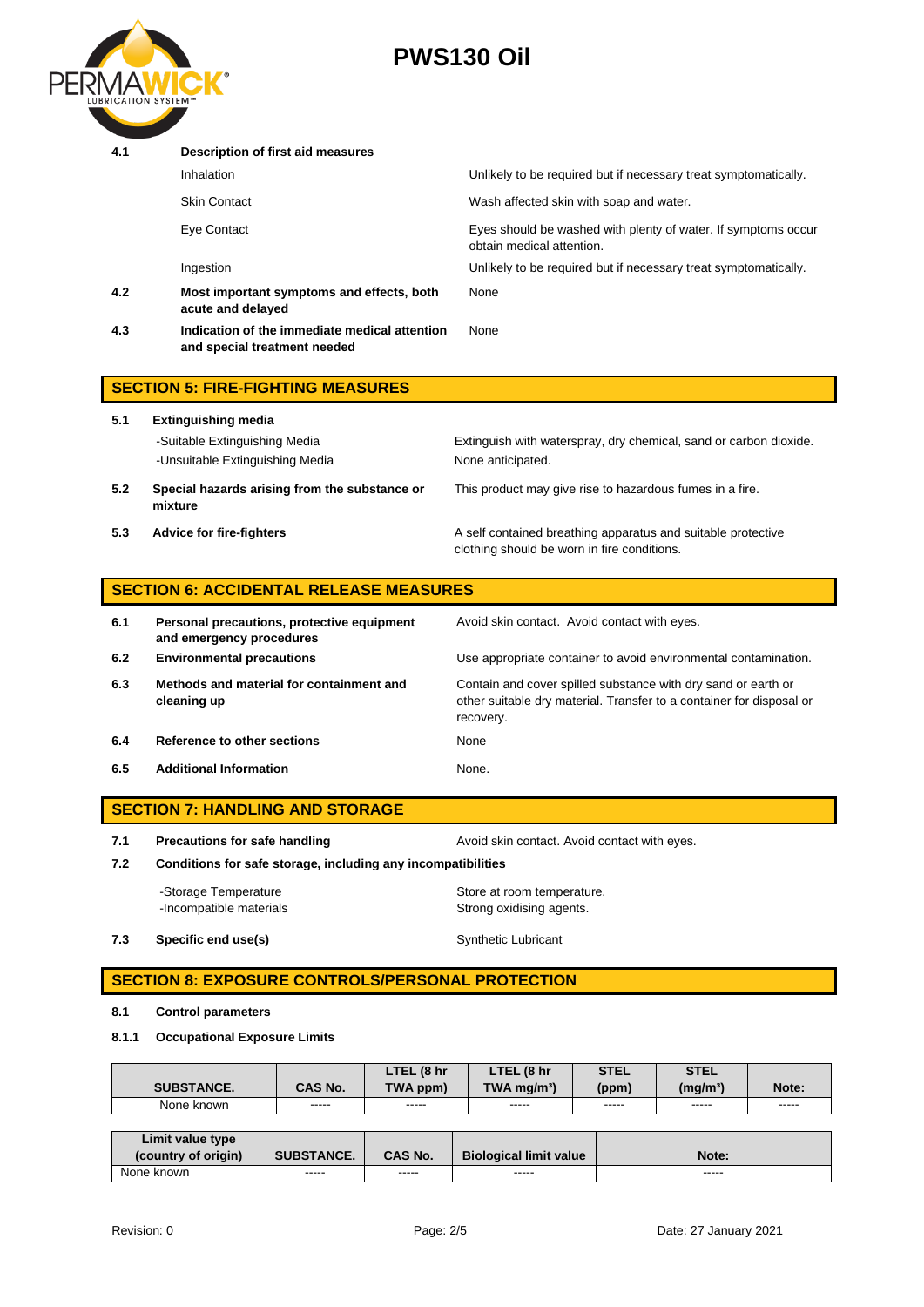

| 8.1.2<br>8.2 | Recommended monitoring method<br><b>Exposure controls</b> | Not available          |
|--------------|-----------------------------------------------------------|------------------------|
| 8.2.1        | Appropriate engineering controls                          | Not normally required. |
| 8.2.2        | Personal protection equipment                             |                        |
|              | Eye/face protection                                       | Safety spectacles.     |
|              | Skin protection (Hand protection/ Other)                  | Not normally required. |
|              | Respiratory protection                                    | Not normally required. |
|              | Thermal hazards                                           | Not normally required. |
| 8.2.3        | <b>Environmental Exposure Controls</b>                    | Not normally required. |
|              | <b>SECTION 9: PHYSICAL AND CHEMICAL PROPERTIES</b>        |                        |
|              |                                                           |                        |

#### **9.1 Information on basic physical and chemical properties**

|     | Appearance                               | Viscous liquid             |  |
|-----|------------------------------------------|----------------------------|--|
|     | Colour                                   | Transparent to Pale yellow |  |
|     | Odour                                    | No odour                   |  |
|     | Odour Threshold (ppm)                    | Not available.             |  |
|     | pH (Value)                               | Not applicable.            |  |
|     | Melting Point (°C) / Freezing Point (°C) | Not available.             |  |
|     | Boiling point/boiling range (°C):        | Not available.             |  |
|     | Flash Point (°C)                         | 280 [Clevland Open cup]    |  |
|     | Evaporation rate                         | Not available.             |  |
|     | Flammability (solid, gas)                | Not applicable.            |  |
|     | Explosive limit ranges.                  | Not applicable.            |  |
|     | Vapour Pressure (mm Hg)                  | Not available.             |  |
|     | Vapour Density (Air=1)                   | Not available.             |  |
|     | Density (q/ml)                           | $0.997$ (Water = 1)        |  |
|     | Solubility (Water)                       | Not available.             |  |
|     | Solubility (Other)                       | Not available.             |  |
|     | Partition Coefficient (n-Octanol/water)  | Not available.             |  |
|     | Auto Ignition Temperature (°C)           | Not available.             |  |
|     | Decomposition Temperature (°C)           | Not available.             |  |
|     | NLGI#                                    | 130.5                      |  |
|     | <b>Explosive properties</b>              | Not explosive.             |  |
|     | Oxidising properties                     | Not oxidising.             |  |
| 9.2 | <b>Other information</b>                 | Not available.             |  |

## **SECTION 10: STABILITY AND REACTIVITY**

- 
- **10.2** Chemical stability<br>Possibility of hazardous reactions
- **10.4 Conditions to avoid** None

**10.1 Reactivity 10.2 Chemical stability Stable under normal conditions.**<br>**10.2 Chemical stability Stable.** Stable.

10.3 **Possibility of hazardous reactions** Thermal breakdown of this product during fire or very high heat may evolve the following hazardous decomposition products: Carbon oxides, silicone dioxide and traces of formaldehyde.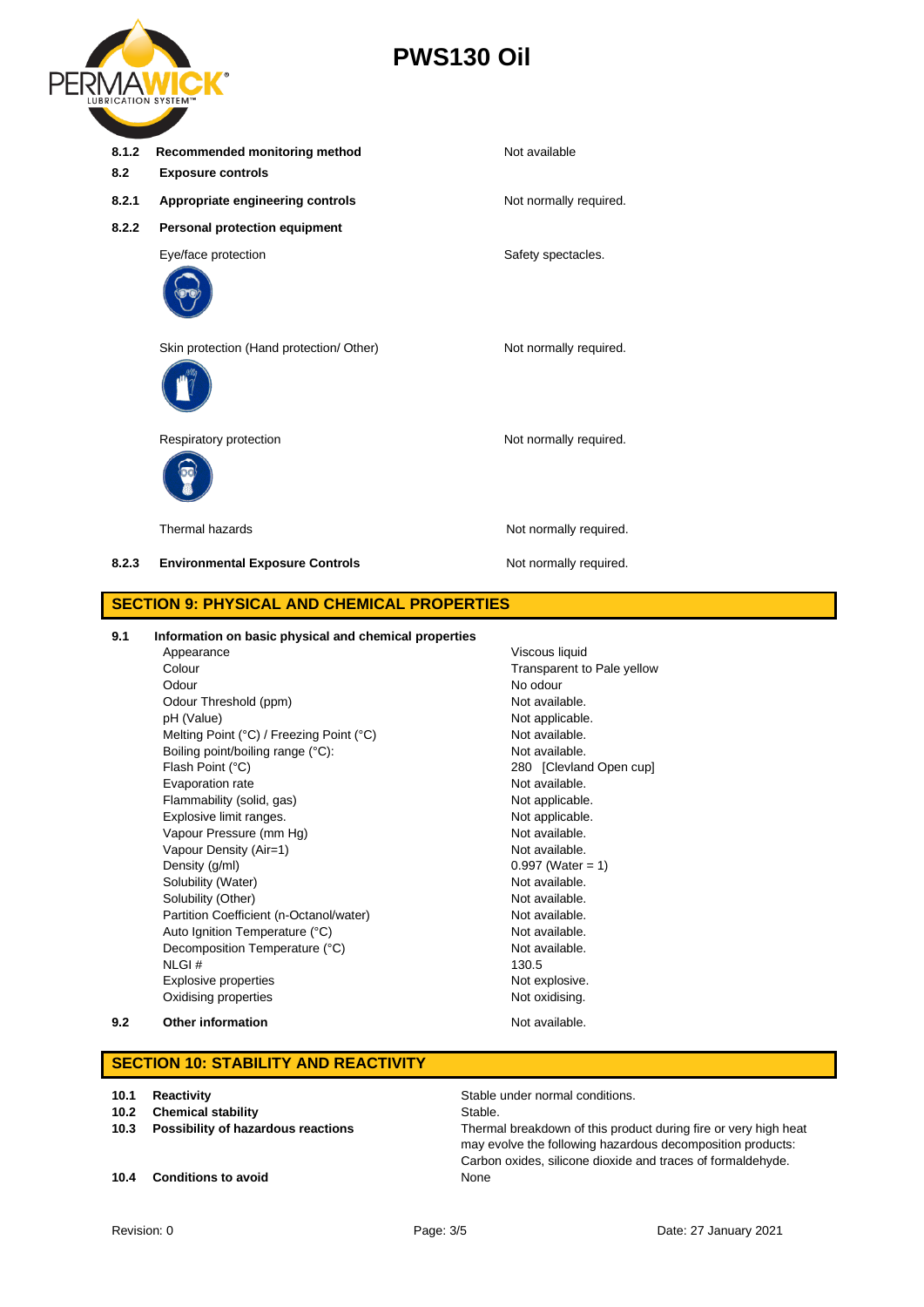

**10.5 Incompatible materials 10.6 Incompatible materials** Oxidizers<br>**10.6 Hazardous Decomposition Product(s)** Carbon m **10.6 10.6 10.6 10.6 10.6 10.6 10.6 Carbon monoxide, Carbon dioxide** 

heated above 150°C in the presence of air.

#### **SECTION 11: TOXICOLOGICAL INFORMATION**

This material is unlikely to present a significant health hazard under normal conditions of handling and use.

#### **11.1 Information on toxicological effects**

**11.1.1 Substances**

Not applicable

# **11.1.2 Mixtures - By analogy with similar materials:**

|        | Acute toxicity                        | Oral: >5000 mg/kg                                                                                                                                                                                                                                  |
|--------|---------------------------------------|----------------------------------------------------------------------------------------------------------------------------------------------------------------------------------------------------------------------------------------------------|
|        |                                       | Dermal: >5000 mg/kg                                                                                                                                                                                                                                |
|        | Irritation / Corrosivity              | Unlikely to cause skin irritation. Unlikely to cause eye irritation.                                                                                                                                                                               |
|        | Sensitisation                         | Not to be expected.                                                                                                                                                                                                                                |
|        | Repeated dose toxicity                | Not to be expected.                                                                                                                                                                                                                                |
|        | Carcinogenicity                       | Not to be expected.                                                                                                                                                                                                                                |
|        | Mutagenicity                          | Not to be expected.                                                                                                                                                                                                                                |
|        | Toxicity for reproduction             | Not to be expected.                                                                                                                                                                                                                                |
| 11.1.3 | Substances in preparations / mixtures | Not classified as dangerous for supply/use.                                                                                                                                                                                                        |
| 11.2   | <b>Other information</b>              | This product can generate traceamounts of formaldehyde at<br>approximately 150°C and above in presence of air.<br>Formaldehyde is a skin and respiratory sensitizer, and potential<br>cancer hazard. Use adequate ventilation when this product is |

## **SECTION 12: ECOLOGICAL INFORMATION**

#### **12.1 Toxicity**

**Substances in preparations / mixtures**

|      | Benzamine, N Phenyl-, reaction products with 2,4,4 trimethylpentene (CAS No. 68411-46-1) |                                                      |
|------|------------------------------------------------------------------------------------------|------------------------------------------------------|
|      | Short term                                                                               | LC50 (96 hour) $> 100$ mg/L (Danio rerio)            |
|      |                                                                                          | EC50 (48 hour) = 51 mg/L (Daphnia magna)             |
|      |                                                                                          | EC50 (72 hour) > 100 mg/L (Desmodesmus subspicatus)  |
|      | Long Term                                                                                | No data - Not readily biodegradable.                 |
| 12.2 | Persistence and degradability                                                            | There is evidence of degredation in soil and water.  |
| 12.3 | <b>Bioaccumulative potential</b>                                                         | The substance has low potential for bioaccumulation. |
| 12.4 | Mobility in soil                                                                         | The product has low mobility in soil.                |
| 12.5 | <b>Results of PBT and vPvB assessment</b>                                                | Not classified as PBT or vPvB.                       |
| 12.6 | Other adverse effects                                                                    | None known.                                          |

## **SECTION 13: DISPOSAL CONSIDERATIONS**

**13.1 Waste treatment methods** Disposal should be in accordance with local, state or national legislation.Consult an accredited waste disposal contractor or the local authority for advice.

**13.2 Additional Information None known.** 

| <b>SECTION 14: TRANSPORT INFORMATION</b>                                                                                |                       |                                            |                              |  |  |  |
|-------------------------------------------------------------------------------------------------------------------------|-----------------------|--------------------------------------------|------------------------------|--|--|--|
|                                                                                                                         | <b>Land transport</b> | Sea transport<br>(IMDG)                    | Air transport<br>(ICAO/IATA) |  |  |  |
| UN number<br><b>Proper Shipping Name</b><br>Transport hazard class(es)<br>Packing group<br><b>Environmental hazards</b> |                       | Not classified as dangerous for transport. |                              |  |  |  |